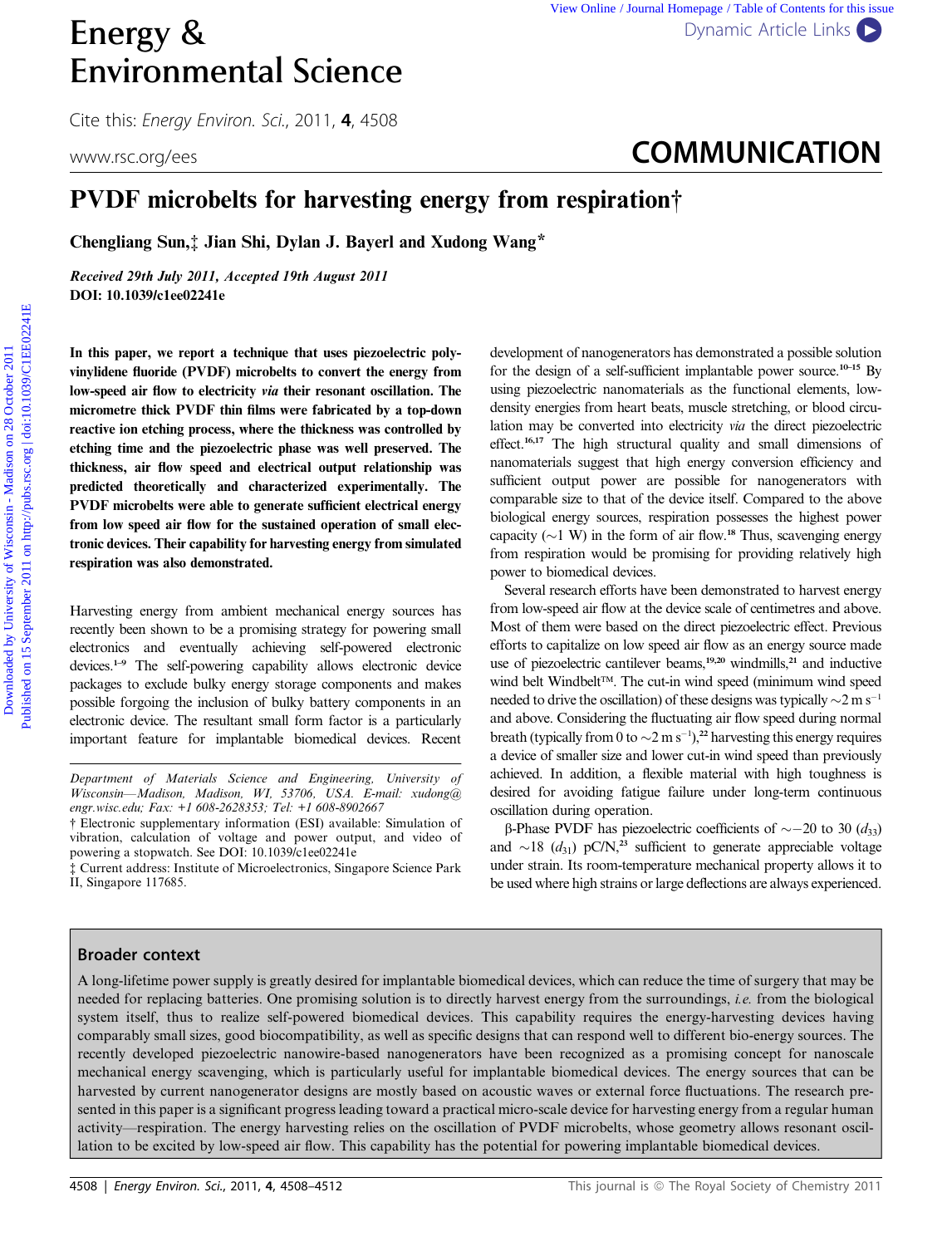A number of devices for mechanical energy harvesting have been demonstrated using PVDF films or nanostructures.<sup>24-28</sup> Its good biocompatibility allows PVDF to be used in a biological system for energy harvesting.28,29 In order to design a PVDF belt that can produce resonant oscillation under low-speed air flow, the thickness of the PVDF belt needs to be small. However, formation of piezoelectric  $\beta$ -phase PVDF requires application of large tensile strain, which fundamentally limits the minimum thickness of a B-phase PVDF thin film because a certain level of mechanical strength is required to survive the b-phase formation by stretching without rupture.<sup>30</sup> Thus, there exists a minimum  $\beta$ -phase film thickness which can be produced via this method. Although doping<sup>31,32</sup> and copolymerization<sup>33</sup> were applied to make piezoelectric PVDF thin films with thicknesses in the nanometre regime, these approaches jeopardize the mechanical toughness of the thin films. In this paper, we report a reactive ion etching (RIE) technique for thinning commercial  $\beta$ phase PVDF thin films. The B-phase was well-preserved after the thickness was reduced from 26 to 11 microns. The film thicknessrelated air-flow energy conversion capability was characterized. We demonstrated that such a thin film could provide sufficient power for sustaining regular operation of a small electronic device.

b-Phase PVDF films were received from Measurement Specialties Inc. and the original film thickness was measured to be  $26 \mu m$ . The as-received  $\beta$ -phase PVDF films were processed by RIE (Plasma-Therm 790, 250 W operation power) to reduce the thickness. The sample was placed in the chamber with a tilting angle of  $\sim$  15 degrees away from the horizontal surface. The pressure of the etching chamber was held at 50 mTorr with a constant reactive gas flow including 2 sccm of  $CF_4$  and 80 sccm of  $O_2$ . The etching process was stopped for 10 minutes after every 5 minute operation to avoid high temperature damage to the sample.

Thicknesses of RIE-treated PVDF films were measured by a profilometer with a resolution of 5 nm and plotted as a function of time (Fig. 1a). A linear relationship can be clearly observed, which suggests an etching rate of  $\sim 0.41 \mu m \text{ min}^{-1}$ . The top inset of Fig. 1a shows a typical topography of the etched PVDF surface. AFM characterization revealed that the average surface roughness tended to decrease from  $\sim 600$  nm after 15 minute etching to  $\sim$  500 nm after longer etching processes. As shown in the bottom inset of Fig. 1a, the roughness appeared to have little dependence on the etching time, which may be attributed to non-perpendicular ion beam incidence resulting in significant interaction volume overlap of ions on the polymer surface.<sup>34</sup> This observation implies that control of surface roughness could be further improved by adjusting the incident angle of the ion beam or optimizing the etching parameters.

The phase of processed PVDF films was confirmed by FTIR spectra. As shown in Fig. 1b, identical IR absorption peaks were obtained from the 6 samples with different etching times including asreceived (red curve). The characteristic peaks of  $\beta$ -phase PVDF at 1275 and 840 cm<sup>-1</sup> can be clearly distinguished in all samples.<sup>35</sup> This result shows that the thickness of PVDF films can be tuned down to micrometre levels by RIE with its piezoelectric  $\beta$ -phase unaffected. The film thickness could be potentially tuned to the sub-micrometre level given improved surface smoothness. Therefore, this technique successfully circumvented the challenging  $\alpha$ - to  $\beta$ -phase conversion step after reaching the desired thickness, and thus is promising for fabricating free-standing piezoelectric PVDF thin films with controlled thickness.



Fig. 1 RIE processing of PVDF thin films. (a) Plot of PVDF film thickness versus etching time. Top inset: AFM image showing the topography of the as-etching PVDF surface. Bottom inset: surface roughness versus etching time. (b) FTIR spectra of PVDF thin films processed by RIE for different times.

To make an energy harvesting device, a layer of Au was deposited on both sides of the PVDF thin films as electrodes. The film was then poled under an electric field of 70 MV  $m^{-1}$  for 5 minutes and cut into  $20 \text{ mm} \times 2 \text{ mm}$  belts with the length direction parallel to the  $\beta$ -phase forming tensile direction. The design for characterizing the capability of harvesting energy from air flow is schematically shown in Fig. 2a. The PVDF microbelt (MB) was tightly suspended across the front edge of a trench which was  $\sim$ 1 cm deep. The air flow was provided by a nozzle placed  $\sim$ 3 cm in front of the trench and the flow speed was measured at the position where the MB was located. Direct measurement of the voltage difference between the top and bottom electrodes of the PVDF MB demonstrated that the appreciable piezoelectric potential was produced by low-speed air flow. Fig. 2b shows the open-circuit voltage ( $V_{\text{OC}}$ ) of a 26  $\mu$ m thick PVDF MB as a function of air flow speed. Peak  $V_{\text{OC}}$  of  $\sim \pm 6$  V was detected at an air flow speed of 5 m  $s^{-1}$  (the maximum speed tested). The voltage amplitude monotonically decreased following the reduction of air flow speed. At the air flow speed of  $\sim$ 1 m s<sup>-1</sup>, the output voltage dropped to less than 0.1 V due to the very small oscillation amplitude (inset of Fig. 2b).

Theoretically, a bridging belt of suspended length L, such as in Fig. 2a, can be driven into resonant oscillation (galloping) under laminar fluid flow when its structural and dynamical properties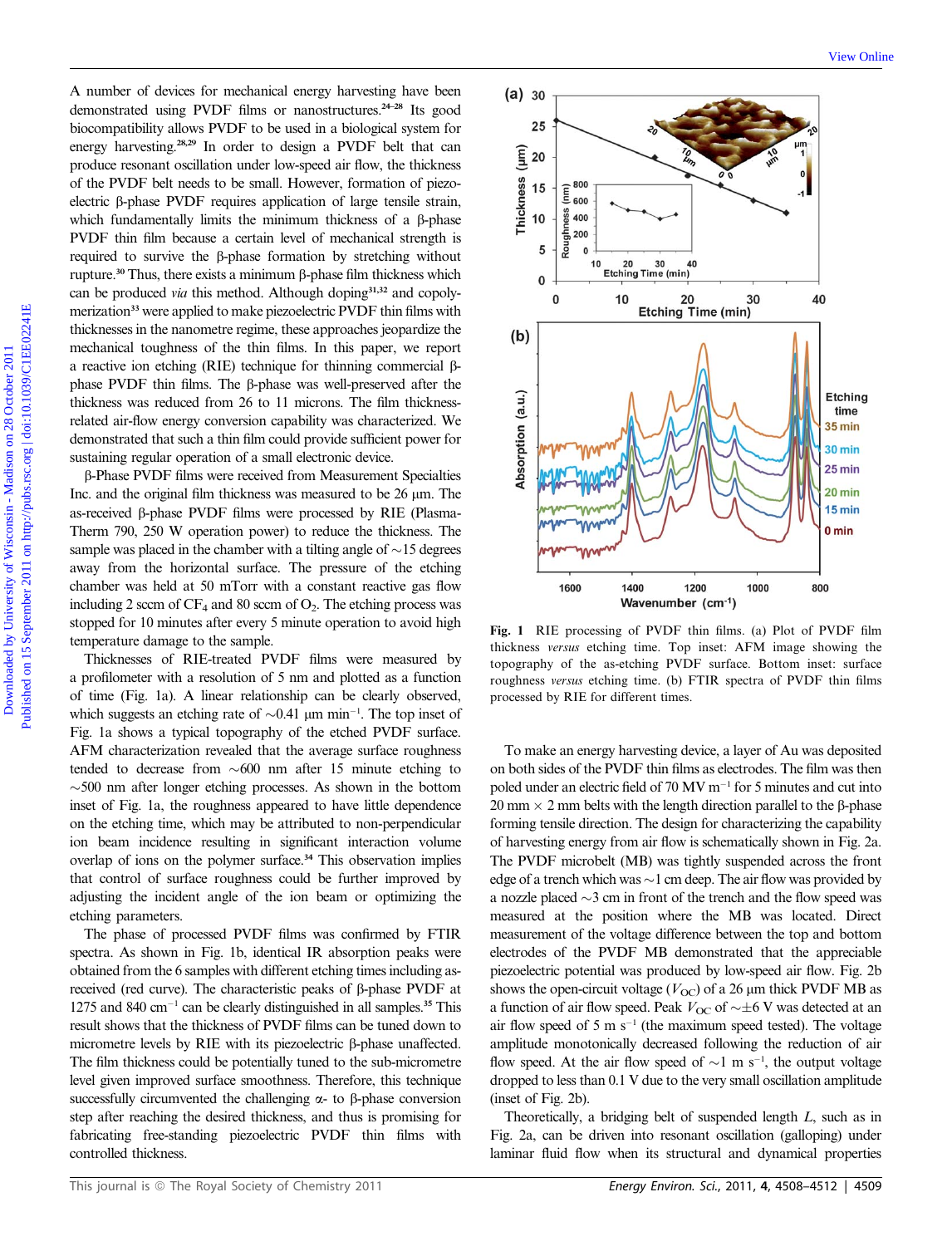

Fig. 2 (a) Schematic design of a PVDF microbelt for harvesting energy from air flow. (b) Open-circuit voltage measured under different air flow speeds. (c) 3D plot of the measured open-circuit voltage output as functions of the PVDF film thickness and air flow speed.

satisfy the critical conditions (see ESI S1<sup>†</sup> for details).<sup>36</sup> Calculations for the PVDF belt showed that it can be driven into resonant oscillation at an air flow speed as low as  $\sim$ 1 m s<sup>-1</sup> (see ESI S1†), where the effect of the Au electrodes was neglected. Based on this relationship and the piezoelectric properties of PVDF, a numerical calculation was performed to predict the output voltage as a function of the air flow speed and thickness of PVDF MBs (see ESI S2 and Fig. S3†). The 0 V region means MBs with those dimensions cannot be driven into resonant oscillation by that air flow speed. For example, for a 26 um thick MB (the dimension used to generate Fig. 2b), the air flow speed has to be higher than  $\sim 0.6$  m s<sup>-1</sup> in order to induce the resonant oscillation. This result is close to our experimental observation. As demonstrated in the inset of Fig. 2b, although very small  $(\sim 0.01 \text{ V})$ , a continuous voltage signal was produced at an air flow speed of  $0.86$  m s<sup>-1</sup>, indicating an oscillation of the PVDF MB. However, the measured  $V_{\text{OC}}$  was still 1–2 orders of magnitude smaller than the calculated values. Such big discrepancies are possibly due to incomplete poling of our PVDF films and the large surface roughness that could lead to lower capacitance and reduced oscillation amplitudes.

In general, reducing the belt thickness could lower the cut-in speed of air flow as well as improve the voltage output at the same air flow speed provided the maximum strain is not reached. PVDF MBs with a series of thickness from  $\sim$ 10  $\mu$ m to 26  $\mu$ m were tested to investigate their capability of converting low-speed air flow energy into electricity. Appreciable  $V_{\text{OC}}$  was detected from PVDF MBs of all thickness tested further proving that the etching technique could preserve piezoelectric properties whilst effectively reducing the PVDF film thickness. At relatively high air flow speed  $(>= 3 \text{ m s}^{-1})$ , thicker belts ( $>15 \mu m$ ) produced stable voltage output from hundreds of mV to a few volts. The thinner belts ( $\sim$ 10 and 13  $\mu$ m) were unable to operate at air flow speeds higher than  $3 \text{ m s}^{-1}$ , which would have damaged the MBs from the large strain generated. At relatively low air flow speed  $( $2 \text{ m s}^{-1}$ ), thinner PVDF films exhibited higher$ voltage output compared to thicker films. At an air flow speed of  $\sim$ 1.5 m s<sup>-1</sup>, 15 µm thick MB yielded  $\pm$ 123 mV voltage output; while the output from the original PVDF MB (26  $\mu$ m) was only  $\pm$ 75 mV. All the MBs with thickness from  $\sim$ 13 to 17 µm exhibited >10 mV voltage output under an air flow speed of  $\sim 0.5$  m s<sup>-1</sup> (the lowest flow speed quantifiable by our equipment). Under the same air flow speed, no output could be detected from the original PVDF MB since its

oscillation could not be excited by such a low flow speed. However, the  $\sim$ 10 µm thick MB was not able to produce the expected higher voltage output. This is possibly due to the large surface roughness and Au electrode layers mitigating its oscillatory behavior. We believe this limitation could be overcome by optimizing the etching recipe to improve the smoothness of surface and/or selecting electrodes with negligible weight and volume, such as graphene.

Based on the output voltage prediction, corresponding electric power was estimated via the relation

$$
P = V_{\rm RMS}{}^{2}/4R\tag{1}
$$

where  $V_{RMS}$  is the root mean square of the oscillating voltage output, and  $R$  is the matching load for extracting the highest possible power. For the PVDF MBs that were used in our experiments, the resistivity  $\rho$  was experimentally determined to be  $\sim 1.2 \times 10^5$  Qm. Thus the matching load was determined for PVDF MBs with different thicknesses ( $R = \rho H/A$ , H is the film thickness and A is the electrode area). The prediction of output power as functions of the air flow speed and film thickness is included in the ESI (Fig. S4†). The analysis suggests that thinner films are able to produce higher output power under lowspeed air flow  $(<1 \text{ m s}^{-1})$ .

Using the same series of PVDF MBs, the thickness-related power output was experimentally determined. A variable resistor was connected to the MBs for measuring the  $V_{RMS}$  at different load resistances. The output power was calculated for each load value via eqn (1), from which the maximum output power was obtained and the corresponding resistance could be considered as the optimal matching load (Fig. S5†). Through this method, the maximum possible output power of each MB was determined as a function of air flow speed and plotted in Fig. 3a. A similar power–thickness–air flow speed relationship was obtained as the open circuit voltage shown in Fig. 2c. The output power in the range of  $nW-\mu W$  can be produced by PVDF MBs in an air flow speed lower than  $1 \text{ m s}^{-1}$ . Integrating more PVDF MBs together could further improve the output power but a rectifying circuit is needed for each MB.

By connecting the PVDF MB to a capacitor (1 mF) through a bridge circuit, a practical direct current (DC) power source was demonstrated. The equivalent circuit is schematically shown in the inset of Fig. 3b. The charging process of the capacitor during MB oscillation was monitored by measuring the voltage on the capacitor.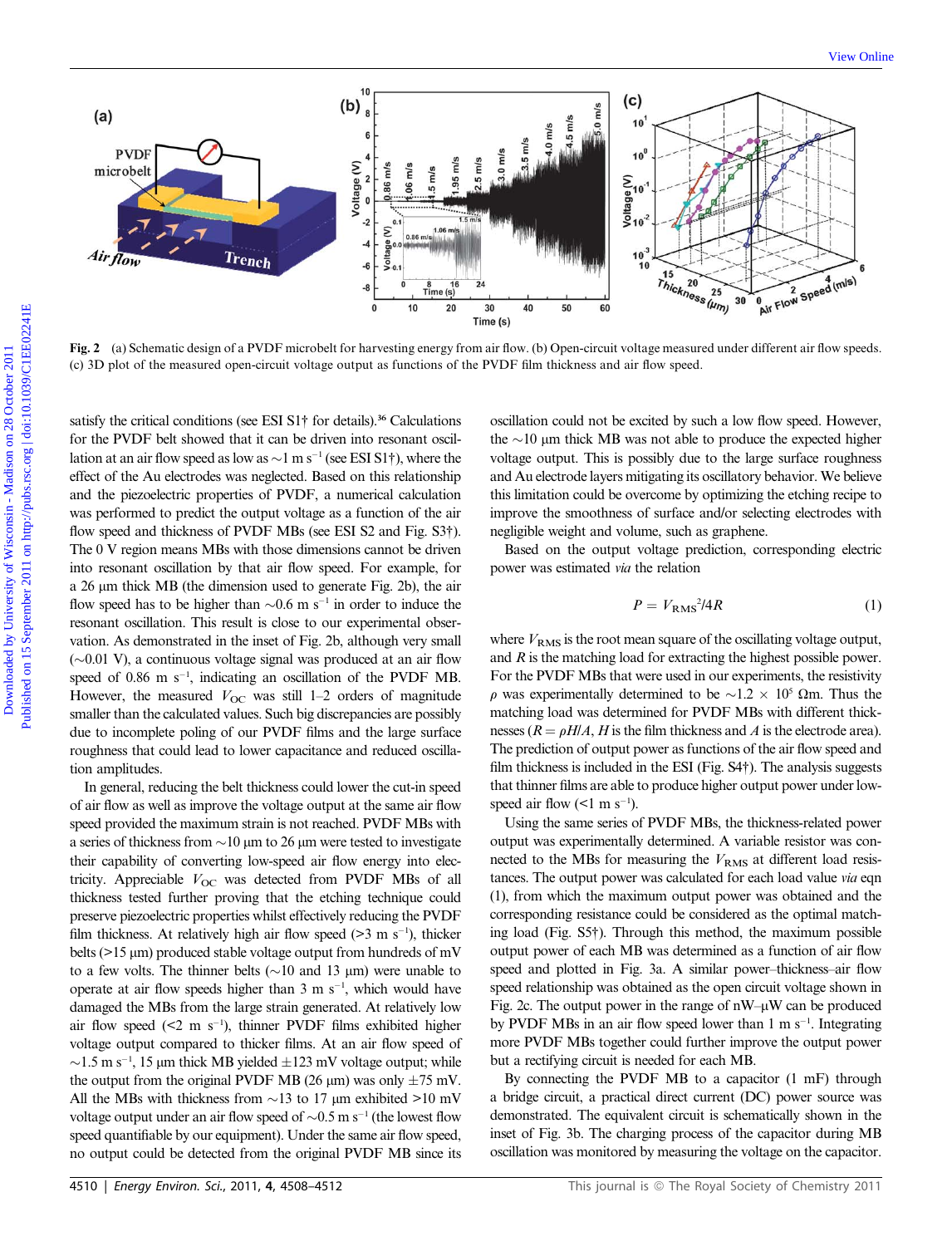

Fig. 3 Power output from PVDF MBs. (a) 3D plot of the deduced maximum power output as functions of the PVDF film thickness and air flow speed. (b) Measured voltage on a capacitor charged by a PVDF MB under different wind speeds. The inset shows the equivalent circuit. (c) Energy stored by the capacitor under different wind speeds. The inset shows an operating stopwatch powered by one MB under an air flow speed of  $\sim$ 3.5 m s<sup>-1</sup>.

The 20 minute etched PVDF MB ( $\sim$ 17 µm thick) was used in this system. The bridge circuit increased the cut-in air flow speed to  $\sim$ 1.5 m s<sup>-1</sup> for this PVDF MB due to the diode turn-on voltage. As shown in Fig. 3b, higher air flow speed produced faster charging rate on the capacitor. The voltage eventually reached a saturation point due to the equilibrium established between the charging rate and the capacitor leakage rate. Based on the saturation voltage that can be eventually maintained on the capacitor under different air flow speeds, the usable energy stored in the capacitor from MB oscillation was determined as a function of the air flow speed (Fig. 3c). The maximum stored energy increased from  $\sim$ 8  $\mu$ J at 2 m s<sup>-1</sup> to 1.8 mJ at 4ms<sup>1</sup> . This energy level is sufficient to power small electronic devices, which was demonstrated using a digital stopwatch. As shown in the inset of Fig. 3b, the stopwatch was connected as a load on the capacitor. By applying constant air flow at a speed of  $3.5 \text{ m s}^{-1}$ , the stopwatch was operated normally (see the video in the ESI†). Sustained production of useful levels of electrical power by PVDF MBs under low-speed air flow was thus demonstrated.

The small size of PVDF MBs and their capability of producing  $\mu$ W level power under low-speed air flow make feasible harnessing energy from respiratory processes. The air flow rate of normal adult human respiration follows a sine curve with a peak rate of  $\sim 0.4$  l s<sup>-1</sup> (corresponding to  $\sim$ 2 m s<sup>-1</sup> considering the average area of adult human nostrils) and a periodicity of  $\sim$ 5 to 6 s.<sup>22</sup> Respiration during exercise could increase the air flow rate by 4–8 times suggesting a higher energy capacity. Here we only consider the air flow of normal respiration. Certainly, the lower cut-in speed would allow more energy to be harvested by a MB. Since the  $17 \mu m$  thick PVDF belt exhibited the best performance under air flow  $\leq 2$  m s<sup>-1</sup>, it was selected for device fabrication. Such a belt was fixed at the center of a cylindrical channel with a cross-sectional area of  $\sim$ 1 cm<sup>2</sup>. One end of the channel was connected to a compressible plastic chamber that simulated the function of a lung and the other end was open (Fig. 4a). The plastic chamber was squeezed and released every 6 seconds producing air flow in and out through the tunnel with a peak rate of  $\sim$ 2.3 m s<sup>-1</sup> (Fig. 4b, calculated from the volume change of the plastic chamber per unit time of  $\sim 0.231 \text{ s}^{-1}$ ). This operation provided a close simulation of typical adult's respiration.

Resonant oscillation of the MB was stimulated by the air flow through the channel and its  $V_{OC}$  output was continuously monitored. The voltage output was clearly correlated to the instantaneous flow



Fig. 4 Energy harvesting from simulated respiration by PVDF MBs. (a) Schematic design for simulated respiration energy harvesting. (b) Air flow rate through a tubular channel with a matching pattern to the normal respiration of an adult. (c) Corresponding  $V_{OC}$  measured on a PVDF MB fixed at one end of the tubular channel. (d) Voltage increase on a capacitor that was connected to the PVDF MB through a bridge circuit. The inset shows the long-term voltage increase trend on the capacitor.